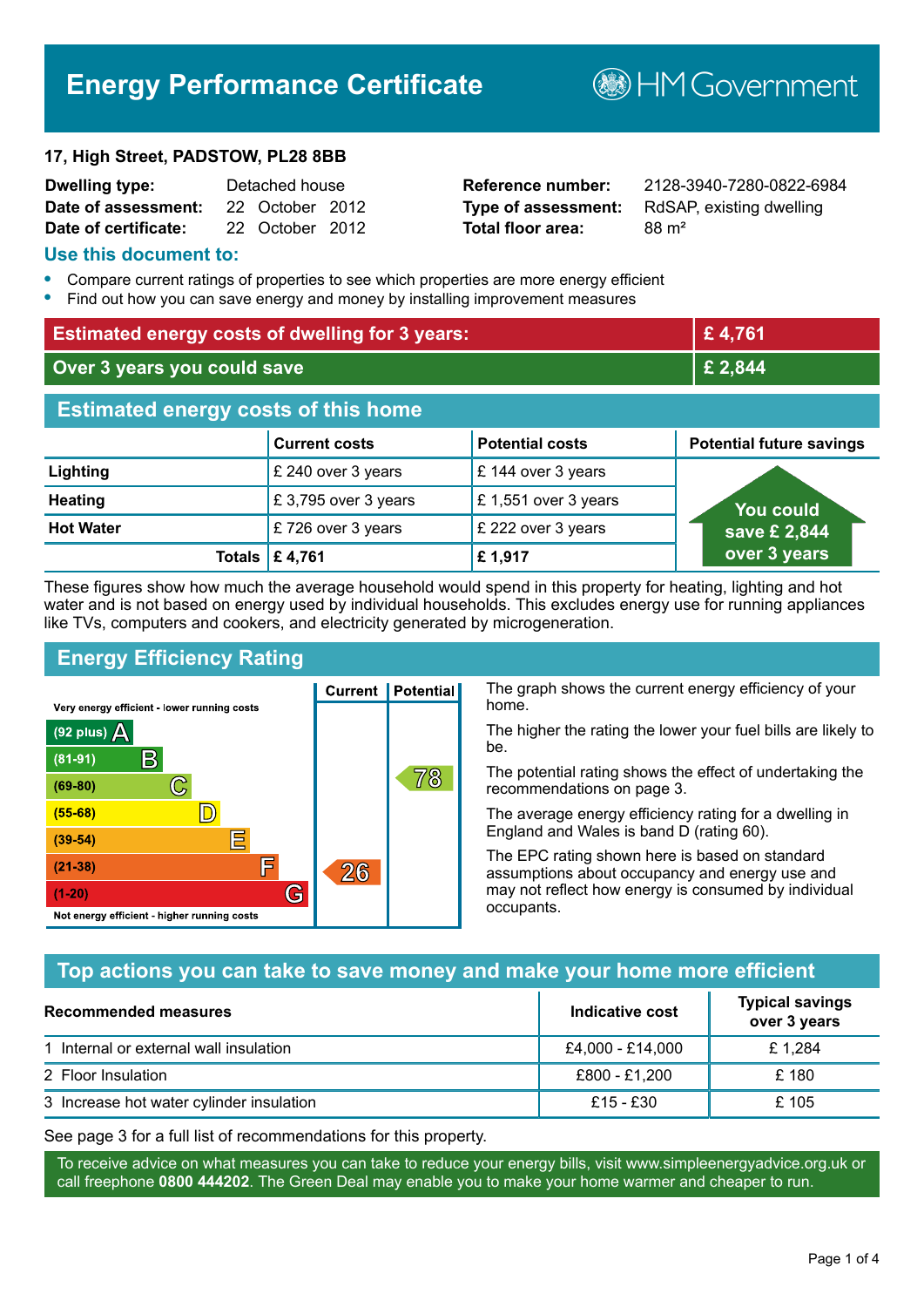#### 17, High Street, PADSTOW, PL28 8BB 22 October 2012 RRN: 2128-3940-7280-0822-6984

**Energy Performance Certificate**

# **Summary of this home's energy performance related features**

| <b>Element</b>        | <b>Description</b>                             | <b>Energy Efficiency</b> |
|-----------------------|------------------------------------------------|--------------------------|
| Walls                 | Solid brick, as built, no insulation (assumed) | *****                    |
| Roof                  | Pitched, no insulation (assumed)               | ★☆☆☆☆                    |
| Floor                 | Solid, no insulation (assumed)                 |                          |
| <b>Windows</b>        | Single glazed                                  | ★☆☆☆☆                    |
| Main heating          | Boiler and radiators, mains gas                | ★★★★☆                    |
| Main heating controls | Programmer, no room thermostat                 | $\star$ * * * *          |
| Secondary heating     | Room heaters, dual fuel (mineral and wood)     |                          |
| Hot water             | From main system, no cylinder thermostat       | ★★★☆☆                    |
| Lighting              | Low energy lighting in 33% of fixed outlets    | ★★★☆☆                    |

Current primary energy use per square metre of floor area: 485 kWh/m² per year

The assessment does not take into consideration the physical condition of any element. 'Assumed' means that the insulation could not be inspected and an assumption has been made in the methodology based on age and type of construction.

### **Low and zero carbon energy sources**

Low and zero carbon energy sources are sources of energy that release either very little or no carbon dioxide into the atmosphere when they are used. Installing these sources may help reduce energy bills as well as cutting carbon. There are none provided for this home.

# **Your home's heat demand**

For most homes, the vast majority of energy costs derive from heating the home. Where applicable, this table shows the energy that could be saved in this property by insulating the loft and walls, based on typical energy use (shown within brackets as it is a reduction in energy use).

| <b>Heat demand</b>           | <b>Existing dwelling</b> | Impact of loft<br>insulation | Impact of cavity<br>wall insulation | Impact of solid<br>wall insulation |
|------------------------------|--------------------------|------------------------------|-------------------------------------|------------------------------------|
| Space heating (kWh per year) | 21.554                   | (3,568)                      | N/A                                 | (8, 495)                           |
| Water heating (kWh per year) | 4.473                    |                              |                                     |                                    |

You could receive Renewable Heat Incentive (RHI) payments and help reduce carbon emissions by replacing your existing heating system with one that generates renewable heat, subject to meeting minimum energy efficiency requirements. The estimated energy required for space and water heating will form the basis of the payments. For more information, search for the domestic RHI on the www.gov.uk website.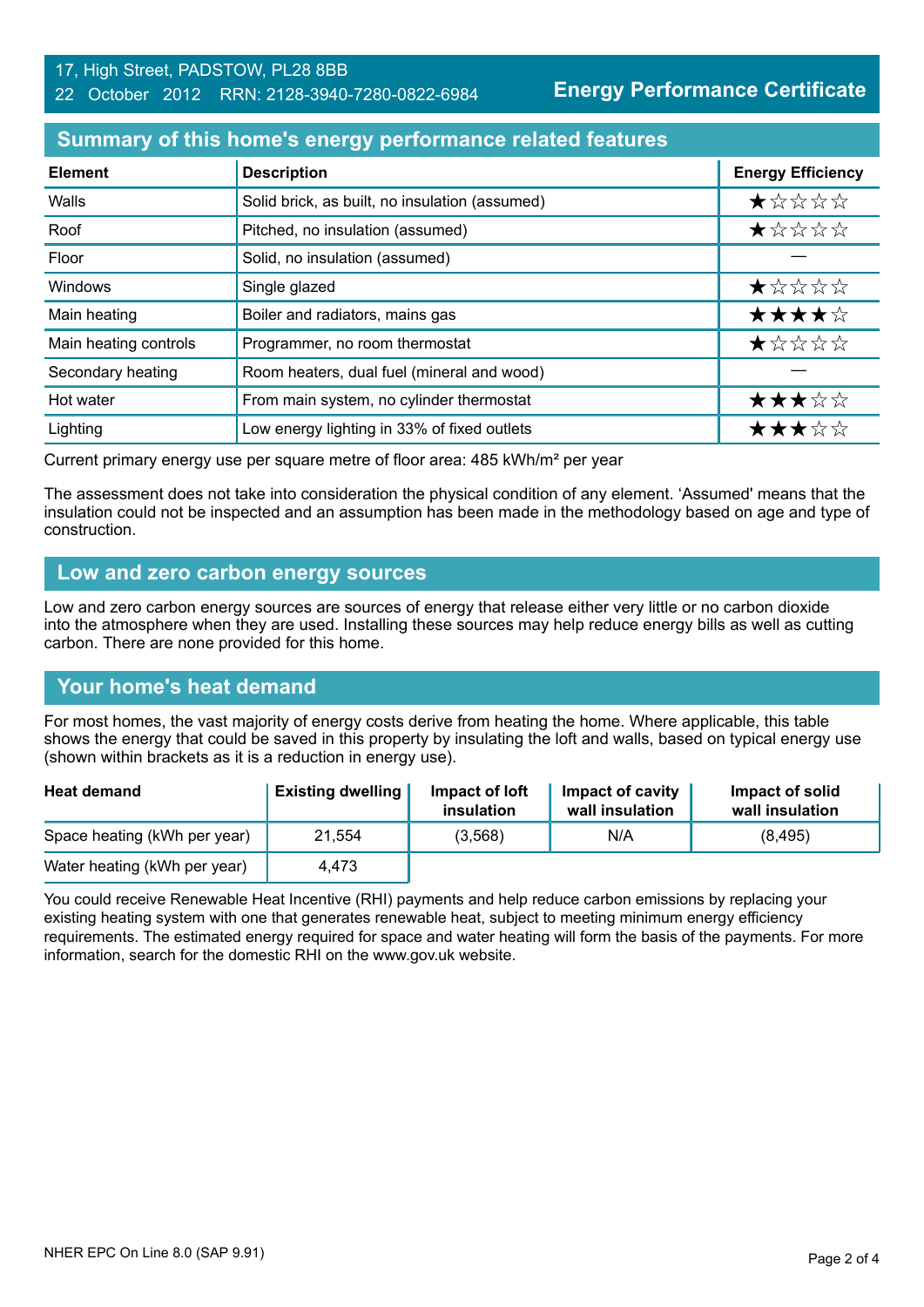#### 17, High Street, PADSTOW, PL28 8BB 22 October 2012 RRN: 2128-3940-7280-0822-6984

## **Recommendations**

The measures below will improve the energy performance of your dwelling. The performance ratings after improvements listed below are cumulative; that is, they assume the improvements have been installed in the order that they appear in the table. To receive advice on what measures you can take to reduce your energy bills, visit www.simpleenergyadvice.org.uk or call freephone 0800 444202. Before installing measures, you should make sure you have secured the appropriate permissions, where necessary. Such permissions might include permission from your landlord (if you are a tenant) or approval under Building Regulations for certain types of work.

| <b>Recommended measures</b>                                       | <b>Indicative cost</b> | <b>Typical savings</b><br>per year | <b>Rating after</b><br>improvement |
|-------------------------------------------------------------------|------------------------|------------------------------------|------------------------------------|
| Internal or external wall insulation                              | £4,000 - £14,000       | £428                               | <b>E43</b>                         |
| <b>Floor Insulation</b>                                           | £800 - £1,200          | £60                                | <b>E46</b>                         |
| Increase hot water cylinder insulation                            | $£15 - £30$            | £ 35                               | <b>E48</b>                         |
| Draught proofing                                                  | £80 - £120             | £ 25                               | <b>E49</b>                         |
| Low energy lighting for all fixed outlets                         | £30                    | £ 27                               | <b>E50</b>                         |
| Hot water cylinder thermostat                                     | £200 - £400            | £ 30                               | <b>E52</b>                         |
| Heating controls (room thermostat and TRVs)                       | £350 - £450            | £142                               | <b>D58</b>                         |
| Replace boiler with new condensing boiler                         | £2,200 - £3,000        | £ 114                              | <b>D64</b>                         |
| Solar water heating                                               | £4,000 - £6,000        | £ 34                               | <b>D66</b>                         |
| Replace single glazed windows with low-E double<br>glazed windows | £3,300 - £6,500        | £ 52                               | C69                                |
| Solar photovoltaic panels, 2.5 kWp                                | £9,000 - £14,000       | £ 242                              | <b>C78</b>                         |

### **Alternative measures**

There are alternative measures below which you could also consider for your home.

- **•** Air or ground source heat pump
- **•** Micro CHP

### **Financial Support and the Green Deal**

Green Deal Finance allows you to pay for some of the cost of your improvements in instalments under a Green Deal Plan (note that this is a credit agreement, but with instalments being added to the electricity bill for the property). The availability of a Green Deal Plan will depend upon your financial circumstances. There is a limit to how much Green Deal Finance can be used, which is determined by how much energy the improvements are estimated to **save** for a 'typical household'.

You may also be able to obtain support towards repairs or replacements of heating systems and/or basic insulation measures under the ECO scheme, provided that you are in receipt of qualifying benefits or tax credits. To learn more about this scheme and the rules about eligibility, visit www.simpleenergyadvice.org.uk or call freephone **0800 444202** for England and Wales.